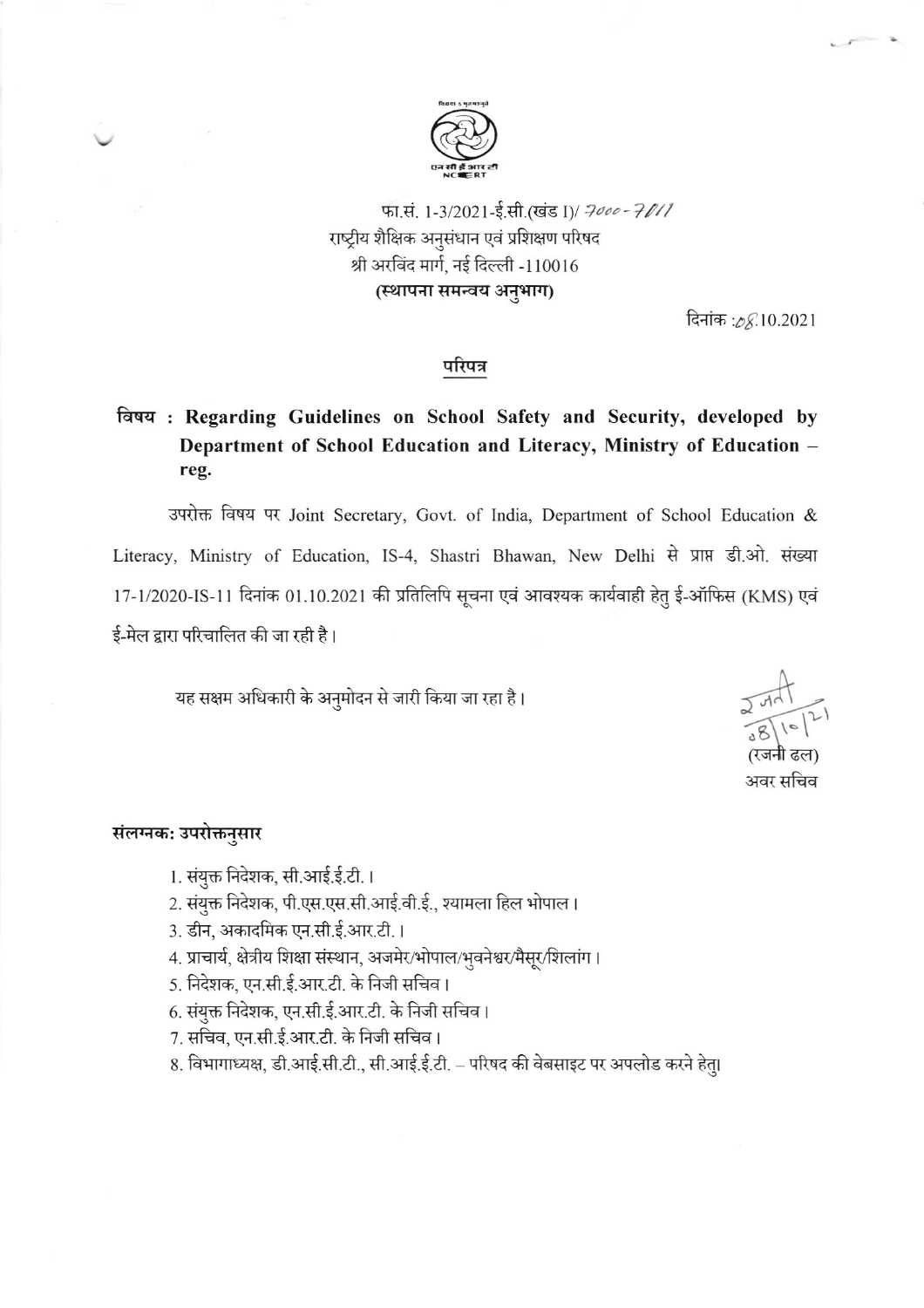

 $\sqrt{2}$ 

## Fwd: Regarding Guidelines on School Safety and Security, developed by Department of School Education and Literacy , Ministry of Education

Sridhar Srivastava <director.ncert@nic.in> To: ecsection7 <ecsection7@gmail.com>

Fri, Oct 1, 2021 at 4:25 PM

From: "is11 section moe" <is11 section.moe@gmail.com>

To: "secyedn and" <secyedn.and@gmail.com>, "Anjali Sehrawat" <secedn.and@nic. in>, "Anjali Sehrawat" <secedn@nic.in>, secretaryeducationap@gmail.com, "secy se edn" <secy.se edn@gmail.com>, pretomsaikia@yahoo.com, "secy-edn-bih" <secy-edn-bih@nic.in>, fsutchd@gmail.com, "ps edu cg" <ps.edu.ca@gmail.com>, "Secretary Educalion" <secy-edu-dd@nic.in>, "H Rajesh Prasad" <secyedu@nic.in>, secretaryeducationgoa@gmail.com, "Secretary Education" <Secedu-sect.goa@nic.in>, secedu-pri@gujarat.gov. in, secedu@gujarat.gov. in, acssehry@gmail.com, "Mr RAJEEV SHARMA" <secyhedu-hp@nic.in>, pssed2020@gmail.com, hrdjharkhand@gmail.com, prsprim-edu@karnataka.gov.in, "A SHAJAHAN" <secy.gedu@kerala.gov. in>, secretaryedn@gmail.com, ladakhdivcom@gmail.com, "Rashmi" <secy.sed@mp.gov.in>, "Acs schedu" <Acs.schedu@maharashtra.gov.in>, dwahlang@yahoo.com, trsingh 13@yahoo.co. in, secretarysedmiz@gmail.com, zirmawia2l S@aol.com, osdplanning@gmail.com, secysme@gmail.com, "Mr Ashok Kumar IAS" <secytran.pon@nic.in>, "Krishan Kumar" <psse@punjab.gov in>, pseducation20l3@yahoo.com, gpupadhyaya@gmail com, sikkimhrdd@gmail.com, schsec@tn.gov.in, "Secretary Education" <prlsecyedu@telangana.gov.in>, "secy se ts" <secy.se.ts@gmail.com>, "saumya edn tr" <saumya.edn.tr@gmail.com>, "addl csbasic" <addl.csbasic@gmail.com>, "ps seced" <ps.seced@gmail.com>, rmsundaramias@gmail.com, pssecretary76@gmail.com, wbssed@gmail.com, "Manoj Ahuja" <chmn-cbse@nic.in>, directorctsadelhi@gmail.com, cm@nios.ac.in, "kvs commissioner" <kvs.commissioner@gmail.com>, "nbb admin" <nbb.admin@gmail.com>, "Vinayak Garg" <commissioner.nvs@gov.in>, "Sridhar Srivastava" <director. ncert@nic.in>, cp@ncte-india.org Cc: "santosh Kumar Yadav" <yadavsk. up@nic. in>, "Ms Ritu Sain" <ritusain@ias nic.in>, "RUCHI MAHAJAN" <us-is11.edu@gov.in> Sent: Friday, October 1, 2021 1:21.14 PM

Subject: Regarding Guidelines on School Safety and Security, developed by Department of School Education and Literacy , Ministry of Education

Sir/Madam,

please find attached Guidelines on School Safety and Security, developed by the Department of School Education and Literacy , Ministry of Education for fixing the accountability of the School Management in ihe matter of Safety and Security of Children studying in Government, Government-aided and Private Schools. The Guidelines are advisory in nature and States/UTs may incorporate additions/modifications to these guidelines, if deemed necessary, according to the State/UT specific requirements.

Regards,

Ram Niwas, Section Officer lS-11 Section, O/o SE & L, M/o Education, Shastri Bhawan, New Delhi.